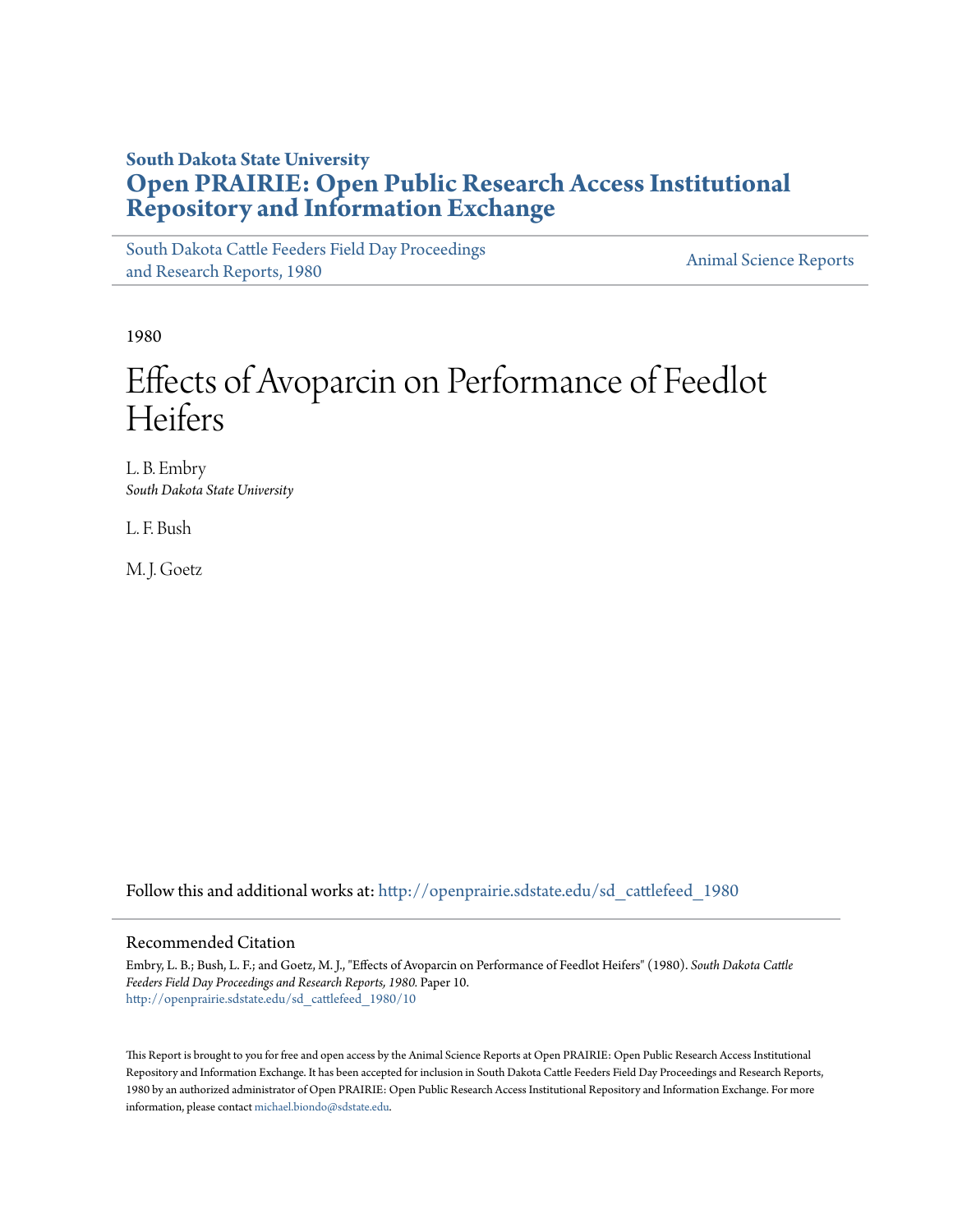

#### Summary

This study was conducted to evaluate the effects of avoparcin at 30, 45 and 60 grams per ton of feed and compared to a control and to monensin at 30 grams per ton of feed. One hundred sixty yearling, nonpregnant heifers (572 lb.) were used in the 140-day experiment. The dry rations were 78.6% rolled corn grain, 18.9% alfalfa-bromegrass haylage (60.22% DM) and 2.5% supplement which carried the appropriate levels of avoparcin and monensin .

Daily gains were higher (P> . 05) than for controls with each level of avoparcin and monensin. Feed consumption was reduced (P<.05) with avoparcin and monensin and feed efficiency was improved (P< . 01) . Avoparcin and monensin at equal levels (30 g/ton feed) gave similar performance with 5 and  $6%$  reductions in feed intake and 9% less feed/gain for each than for controls. Higher levels of avoparcin resulted in greater reductions in feed consumption (11 and 10%) and feed/gain (14 and 17%) in comparison to controls.

Avoparcin and monensin treatments did not appear to affect dressing percent , degree of marbling, quality grade, yield grade, kidney-heart-pelvic (KHP) fat, rib eye area or fat thickness. Treatments had no effect on incidence or severity of abscessed livers, with 3 to 5 affected livers within each treatment group.

#### Introduct ion

Avoparcin is a glycopeptide antibiotic produced by a strain of streptomyces candidus with activity against certain gram positive organisms. It has been r eported to reduce the ratio of acetate to propionate produced during rumen fermentation and to improve weight gain and feed efficiency of feedlot cattle. This study was conducted to evaluate the effects of  $30$ ,  $45$  and  $60$  grams per ton of avoparcin and 30 grams per ton of monensin in the feed on weight gain, feed utilization and carcass quality of finishing heifers over a 140-day feeding period .

### Procedures

Yearling heifers for the experiment were trucked to Brookings on June 2 (127 head) and June  $6$ , 1978 (67 head). They were sorted into pens of 10 to 14 head each. From arrival until the beginning of the experiment on June 22, the heifers were offered baled alfalfa-bromegrass hay in feed bunks at about 16 1b. per head daily. During this preliminary period, the cattle were eartagged, individually weighed and pregnancy tested. No heifers were diagnosed as pregnant.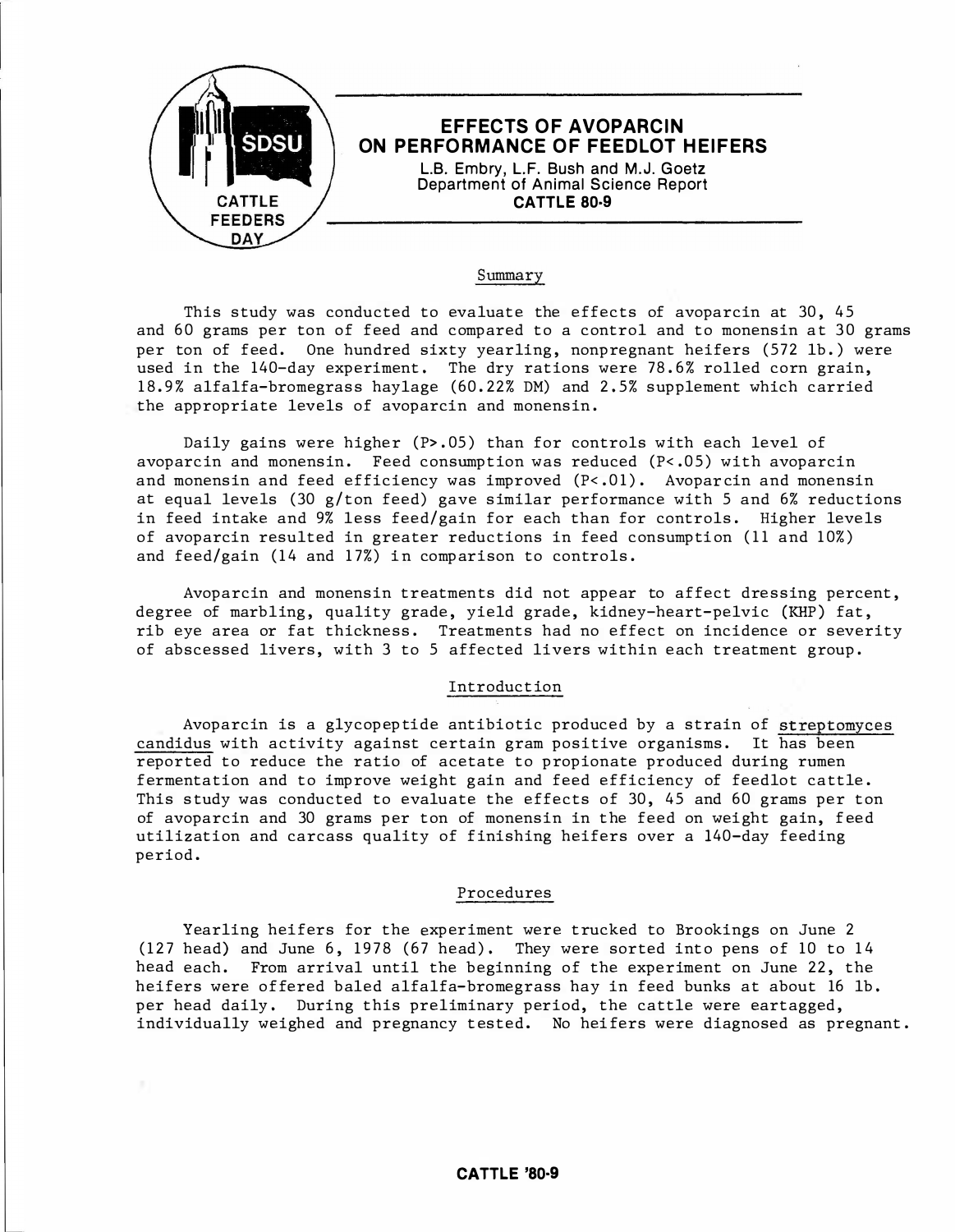The following treatments were administered to each animal during the preliminary period :

- 1. Warbex (13.2% solution) at 3 ounces per head as a pour-on.
- 2. Intramuscular injection of 2 cc vitamin product with 500,000 IU vitamin A, 75 , 000 IU vitamin D and 5 IU of vitamin E per cubic centimeter .
- 3. Int ramuscular inj ection of clostridium bacterin (clostridium chauvoei-septicum-novyi-sordellii).
- 4. Injectable Tramisol (18.2%) at 10 cc per head.
- 5. Intramuscular injection of bovine rhinotracheitis (IBR) vaccine at 2 cc per head.

For the initial weight on experiment, feed and water were removed for a period of approximately 17 hours prior to the morning weighing. One hundred sixty of the heifers were selected for the experiment with 20 pens of eight each with five ration treatments replicated four times. They were blocked into four weight groups with each replication representing one of the weight groups. Each weight group was allotted into five pens of eight each and treatments within replications assigned at random.

The ration for all treatment groups, on a 90% dry matter basis, was calculated for 20% alfalfa-bromegrass haylage, 77.5% rolled corn grain and 2.5% supplement. Rations are described in tables 1 and 2.

|                            | Dry       |      | Percent of ration |
|----------------------------|-----------|------|-------------------|
|                            | matter    |      | As                |
| Ingredients                | as fed, % |      | fed               |
| Alfalfa-bromegrass haylage | 60.22     | 18.9 | 25.5              |
| Corn grain                 | 88.35     | 78.6 | 72.2              |
| Supplement                 | 89.79     | 2.5  | 2.3               |
|                            |           |      |                   |

| Table 1. |  | Ration Ingredients |
|----------|--|--------------------|
|----------|--|--------------------|

Table 2. Chemical Composition of Ingredients (Dry Basis)

|                            |         | Crude |       | Ether                          |      |      |      |
|----------------------------|---------|-------|-------|--------------------------------|------|------|------|
| Ingredient                 | Protein | fiber | NFE   | extract                        | Ash  | Сa   | P    |
|                            | %       | %     | %     | %                              | %    | $\%$ | $\%$ |
|                            |         |       |       |                                |      |      |      |
| Alfalfa-bromegrass haylage | 14.38   | 32.25 | 41.47 | 2.54                           | 9.36 | 1.30 | .17  |
| Corn grain                 | 10.48   | 2.33  |       | 81.86 3.57                     | 1.76 | .05  | .31  |
| Supplement                 |         |       |       | Essentially same as corn grain |      |      |      |
|                            |         |       |       |                                |      |      |      |
| Ration                     | 11.22   | 7.99  | 74.21 | 3.38                           | 3.20 | . 29 | .28  |
|                            |         |       |       |                                |      |      |      |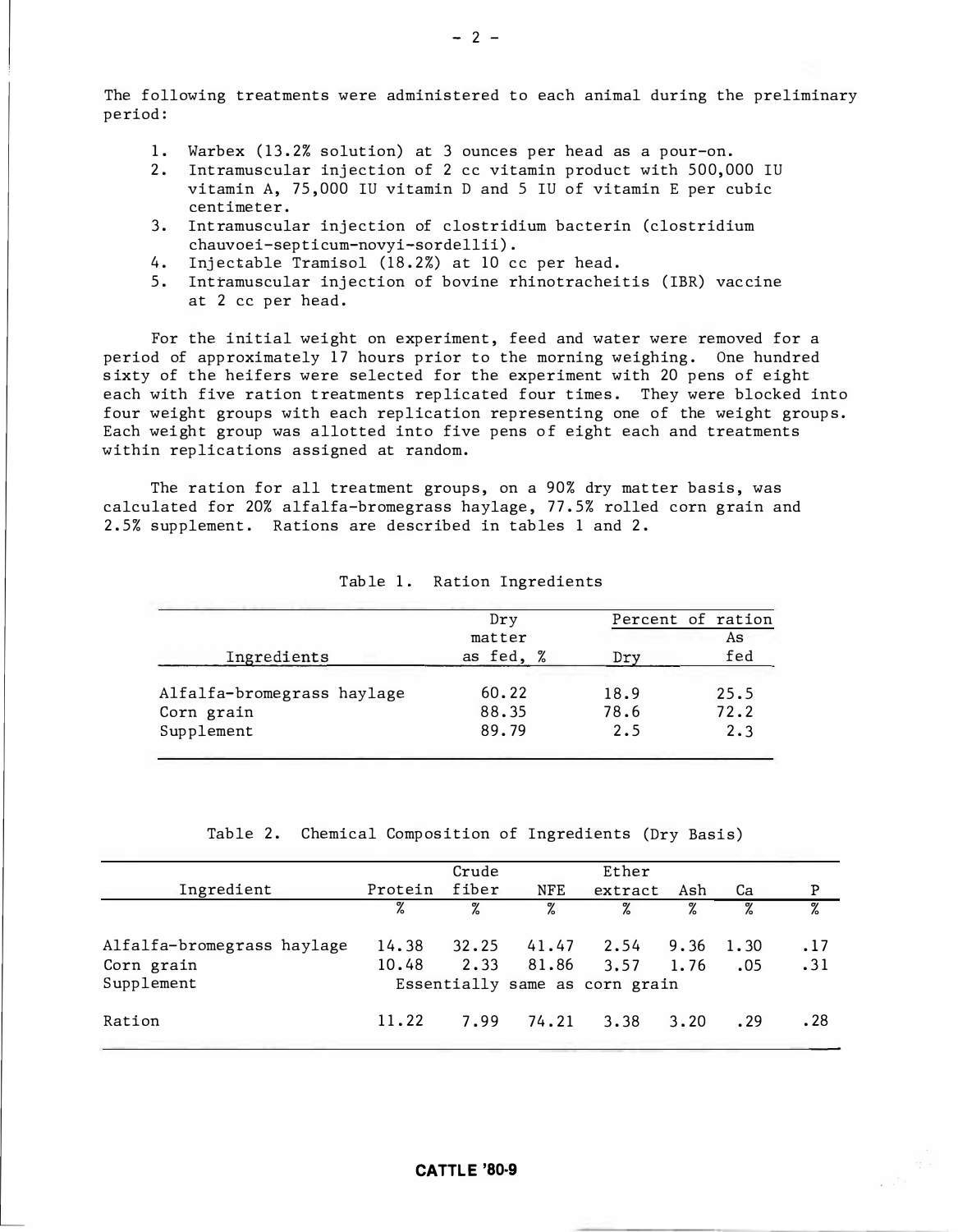Percentage of ingredients on a dry basis determined from dry matter analyses during the experiment varied slightly from the planned ratios. Rations were adequate in protein, calcium and phosphorus to meet NRC requirements without supplemental sources of these nutrients. However, trace mineral salt and dicalcium phosphate were offered free access. Other mineral elements were considered adequate during the time that would be involved and also vitamin A in view of the amount and quality of forage and the initial  $1,000,000$  IU injected. The supplement (ground corn) was used as a carrier for the appropriate levels of avoparcin and monens in.

The cattle were fed the rations in ratios shown (table 1) from the beginning of the experiment. The initial level of total feed was 8 lb. per head with an increase of 1.5 lb. per head daily to a full feed. Ingredients were weighed on a pen basis into a scale-mounted mixer. Ingredients were then mixed and delivered to each pen. Feeding was once daily in amounts to be nearly consumed by the next feeding once the cattle were on full feed.

The cattle were weighed for intermediate weights at 56 days and at 28-day intervals thereafter. All weights were taken following an overnight stand without feed and water. On weigh days, the amount of feed offered was reduced to 80% normal consumption for the past few days. One-third of this was provided immediately after weighing and the remainder in late afternoon. Thereafter, feeding was according to appetite for each pen.

The feedlot performance phase of the experiment was terminated after 140 days. Slaughter of the cattle was scheduled 9 days later and carcass data were obtained.

#### Results and Discussion

Feedlot performance data are shown in table 3. It will be noted from the table that four losses occurred during the experiment. One heifer died in the control group after 8 days. Cause of death was diagnosed as acidosis. Near the end of the first week of the experiment, it appeared that the increase in feed intake may have been at a level to cause some stress on the cattle. There was some scouring and refusal of feed at the rate of increase. Cattle receiving avoparcin at 60 grams per ton and monensin refused feed at lower levels than the other treatment groups. The condition was only a temporary one and the cattle were consuming feed at levels considered typical for their weight by the end of the second week.

One heifer was removed from the 45 grams per ton avoparcin treatment after 94 days because of severe breathing difficulty. Another loss diagnosed as b ovine polio occurred in this treatment after 101 days .

One loss occurred in the 30 grams per ton avoparcin treatment group after 120 days. The cause of death was diagnosed as feedlot bloat.

Feedlot performance data shown are for the cattle finishing the experiment. In pens where losses occurred, feed data were adjusted by subtracting feed for time on experiment in proportion to weight of the animal in relation to the total pen weight.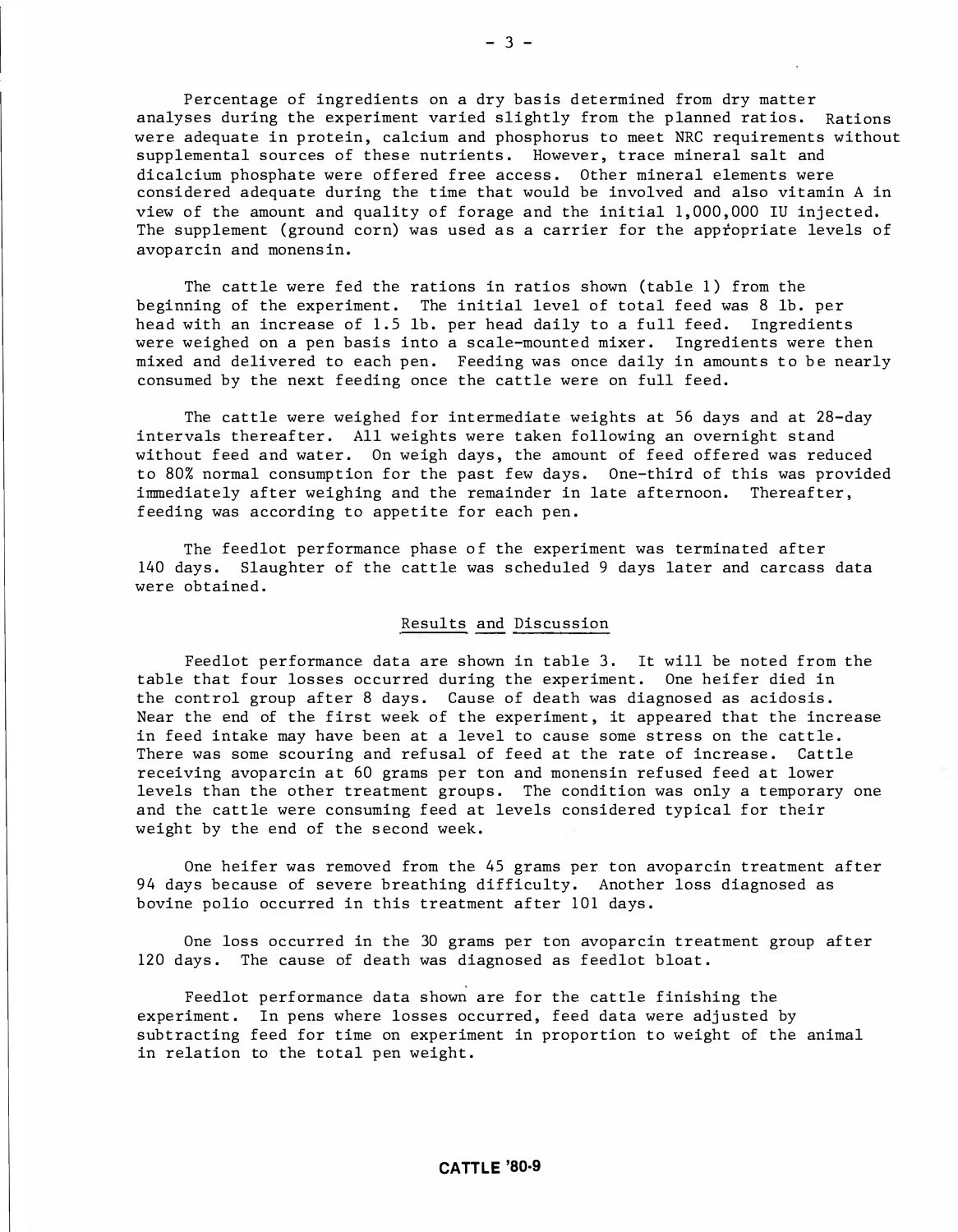|                                  | Avoparcin (g/ton) |       |       |                    |          |
|----------------------------------|-------------------|-------|-------|--------------------|----------|
|                                  | Control           | 30    | 45    | 60                 | Monensin |
| Number of animals <sup>a</sup>   | 31                | 31    | 30    | 32                 | 32       |
| Init, shrunk wt., 1b.            | 584               | 581   | 584   | 582                | 583      |
| Final shrunk wt., 1b.            | 958               | 976   | 974   | 989                | 974      |
| Avg. daily gain, $1b$ .          | 2.68              | 2.81  | 2.79  | 2.91               | 2.79     |
| Percent of control               |                   | 105   | 104   | 109                | 104      |
| Avg. daily ration, 1b.<br>As fed |                   |       |       |                    |          |
| Alfalfa-brome haylage            | 5.95              | 5.69  | 5.31  | 5.39               | 5.62     |
| Rolled corn grain                | 16.86             | 16.07 | 15.03 | 15.23              | 15.92    |
| Supplement                       | 0.54              | 0.52  | 0.48  | 0.49               | 0.51     |
| Total                            | 23.35             | 22.28 | 20.82 | $\overline{21.11}$ | 22.05    |
| b<br>Dry                         |                   |       |       |                    |          |
| Alfalfa-brome haylage            | 3.58              | 3.43  | 3.20  | 3.25               | 3.38     |
| Rolled corn grain                | 14.90             | 14.20 | 13.28 | 13.46              | 14.07    |
| Supplement                       | 0.48              | 0.47  | 0.43  | 0.44               | 0.46     |
| Total                            | 18.96             | 18.10 | 16.91 | 17.15              | 17.91    |
| Percent of control               |                   | 95    | 89    | 90                 | 94       |
| Feed/100 1b. gain, 1b.           |                   |       |       |                    |          |
| As fed                           |                   |       |       |                    |          |
| Alfalfa-brome haylage            | 222               | 203   | 191   | 185                | 201      |
| Rolled corn grain                | 631               | 573   | 541   | 524                | 571      |
| Supplement                       | 20                | 18    | 17    | 17                 | 18       |
| Total                            | 873               | 794   | 749   | $\frac{1}{726}$    | 790      |
| Dry                              |                   |       |       |                    |          |
| Alfalfa-brome haylage            | 134               | 122   | 115   | 112                | 121      |
| Rolled corn grain                | 556               | 505   | 476   | 463                | 504      |
| Supplement                       | 18                | 17    | 15    | 15                 | 16       |
| Total                            | $\frac{1}{708}$   | 644   | 606   | $\overline{590}$   | 641      |
| Percent of control               |                   | 91    | 86    | 83                 | 91       |

Table 3. Feedlot Performance for Feedlot Heifers Fed Avoparcin and Monensin ( June 22 to November 9, 1978--140 days)

<sup>a</sup> Initially 32 head per treatment group. See text regarding losses and datg calculations .

Dry matter values given in table 1.